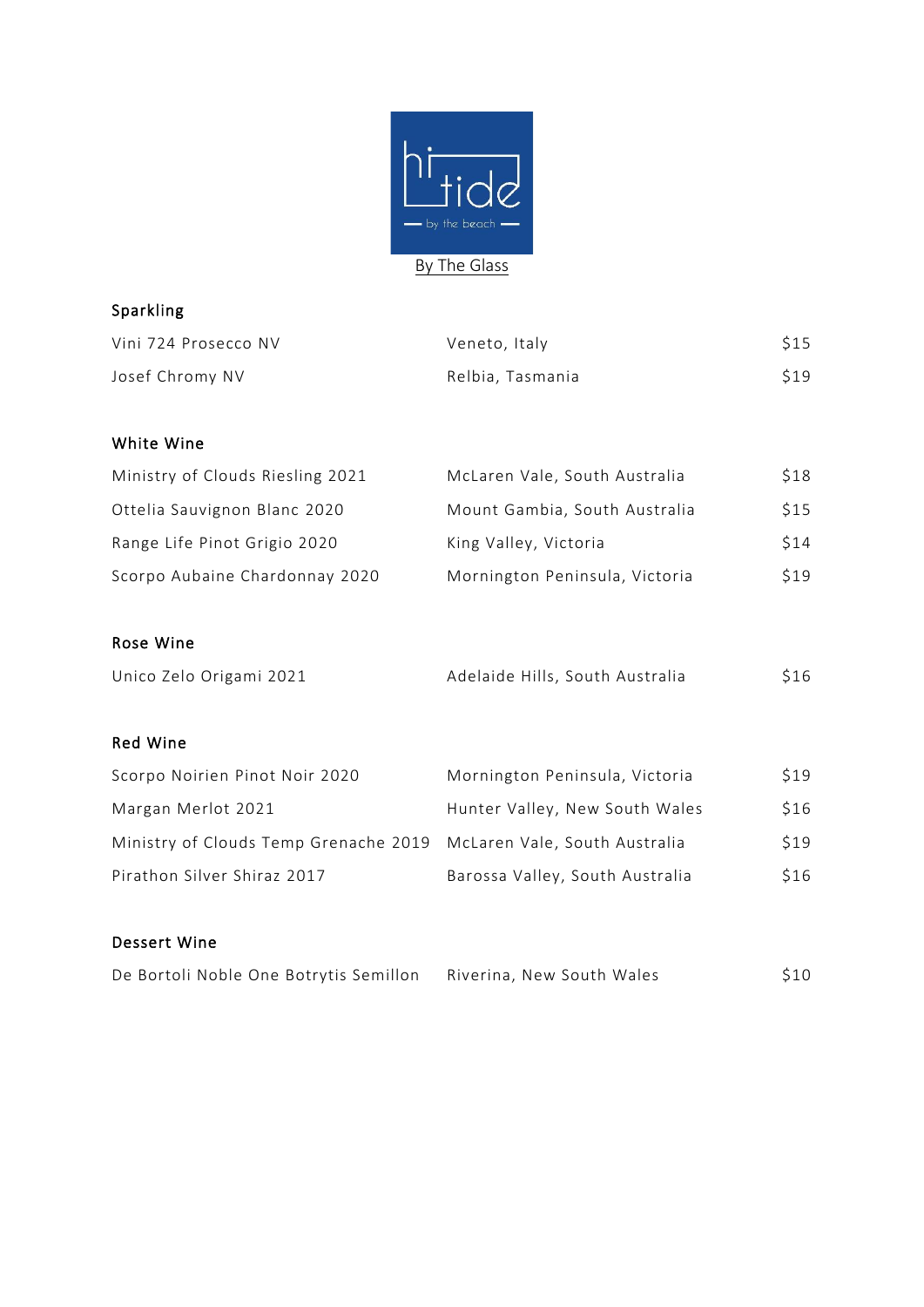### Sparkling & Champagne

Vini 724 Prosecco NV **Veneto, Italy 1996** S64 *Citrus fruits of grapefruit and ripe lemon, with green kiwi, green apple and white flowers. Some spearmint freshness for good measure, the palate is similarly fresh with twists of yellow grapefruit and a dusting of icing sugar. Finishes dry and refined.* 

Range Life Pink Prosecco **King Valley, Victoria** Bange Life Pink Prosecco **King Valley**, Victoria *A wonderful twist on the very delicious Prosecco from Range Life. A splash of Pinot Noir for colour and an extra fun berry burst - think strawberry and raspberry - to really elevate it. Just a touch of sugar in there to round out the palate, but lots of chalk and lemony acidity to finish.*

Josef Chromy NV 885 *A lively palate of crunchy green apple and lemon with hints of toasted biscuit. Richness and complexity in its youth thanks to delicate aldehydic layering.*

De Beaurepaire Annabelle Crement De Rose Central Ranges, NSW \$85 *A vintage sparkling rosé crafted in the Crémant de Bordeaux style using full Methode Traditionelle with secondary fermentation in bottle. A blend of Cabernet, Merlot, and Petit Verdot. Well balanced with a crisp acidity, nice delicate length; fruit driven yet savoury. Notes of strawberry & cherry ripe, with a hint of lime & rose petal.*

Piper Heidsieck Cuvee Brut NV Reims, France \$120 *A lively, subtle and light, leaving a deliciously incisive sensation of smoothness, marked by the pureness of fresh pear and apple and a delicate hint of citrus fruits.*

Veuve Clicquot Yellow Label Brut Reims, France **\$130** *A Champagne from the fuller-bodied school with flavours of buttered toast, brioche and biscuit to complement the ever-present fine acidity and flavour length that is a trademark.*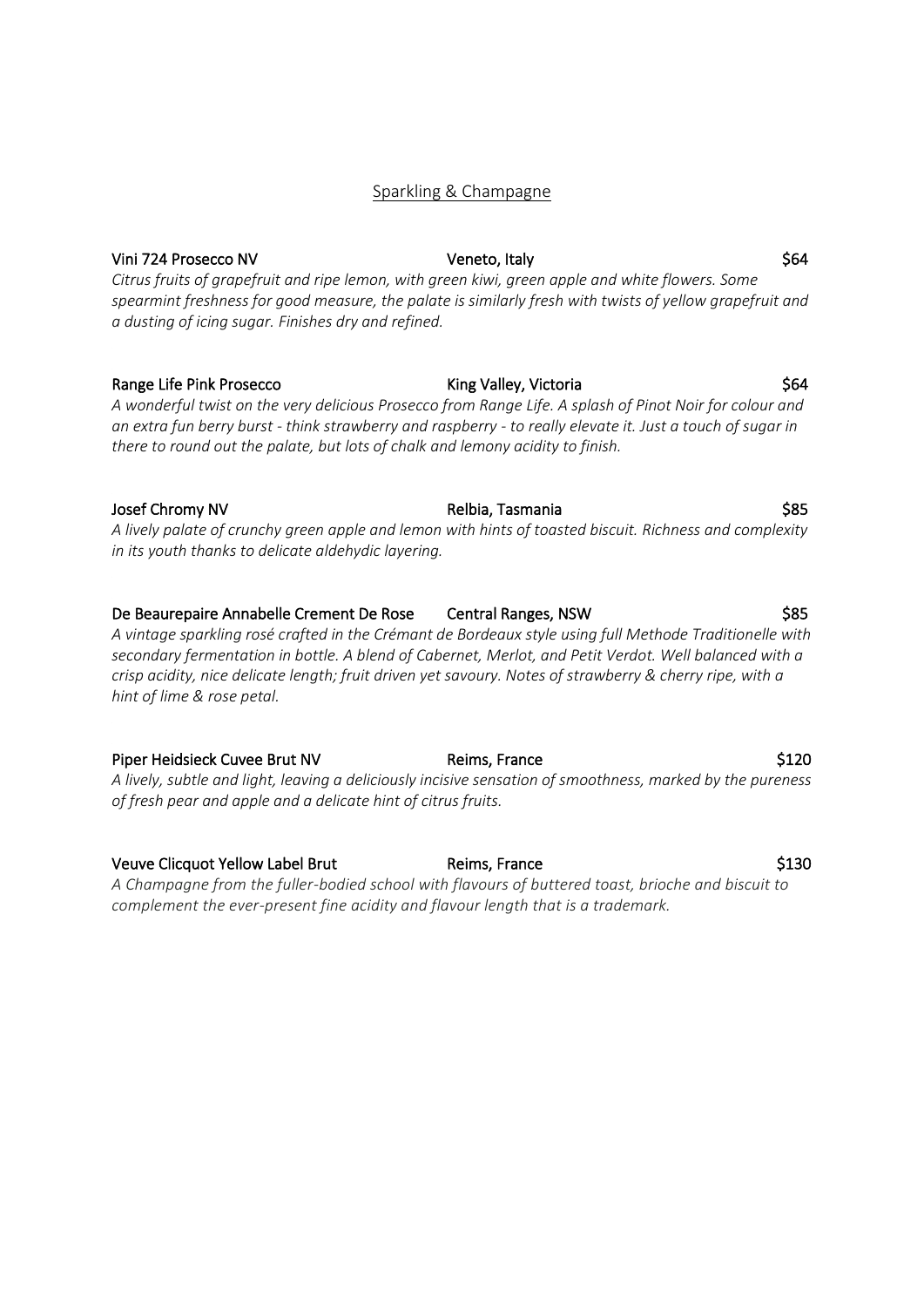### White Wine

Bera Moscato D'Asti 2019 **Piedmont, Italy 1998** Piedmont, Italy *A light, sweet and refreshing style, alive with aromas of freshly crushed grapes, peach, kiwi and citrus.*

Ministry of Clouds Riesling 2021 McLaren Vale, South Australia \$80 *Exhibiting lifted floral notes, kaffir lime, freshly squeezed lemon juice, grapefruit peel, bath salts and underlying talc. Classic citrus notes are complimented by the mouth-watering chalky and mineral texture on the palate, finishing with a fine and taut acid line.*

Ad Hoc Wall Flower Reisling 2020 Great Southern, Western Australia  $\frac{1}{563}$ *Mouth-watering citrus flavours that are balanced with incredible fruits of lemon, apple and pear.* 

Latta Ex Nihilio Pinot Gris 2021 Ballarat, Victoria **Ballarat, Victoria** *It's got body, booty and weight. A lick of skin contact lends a slight onion skin colour, the texture here is really something else. Packed full of flavour in a light frame.*

Brothers Koerner Pinot Gris 2021 Adelaide Hills, South Australia 677 *Slight blush appearance after 2 days on skins. Hints of stone fruits and soft mouthfeel. Super lively and clean.*

Philip Shaw The Gardener Pinot Gris 2020 Orange, New South Wales \$63 *The Gardener Pinot Gris is fresh and vibrant. It is light straw yellow in colour with a vibrant bouquet and alluring palate. Orange blossom, juicy nashi pear and fresh lime citrus. It is an expressive, bright wine with finely textured palate.*

Range Life Pinot Grigio 2020 King Valley, Victoria **Krigio 2020** \$61 *Clean and fresh, this wine has both aromas and flavours of pear, lemon and green apple complemented by almond and honeysuckle. It finishes with crisp acidity.*

Scorpo Aubaine Chardonnay 2020 Mornington Peninsula, Victoria 685 *White peach, juicy pears, granny smith apples and spice on the nose. The palate starts lean and tight with tastes of lemon opening to more generous melon with vanilla undertones.*

| Montalto Pennon Hill Chardonnay 2019                                                                     | Mornington Peninsula, Victoria | \$79 |
|----------------------------------------------------------------------------------------------------------|--------------------------------|------|
| A bright and fresh wine exhibiting talc, lemon verbena, lemon sherbet and lychee together with some      |                                |      |
| mineral and nettle complexity. The palate is expressive with luscious lychee and floral fruit qualities, |                                |      |
| beautiful texture and bright natural acidity to carry the finish.                                        |                                |      |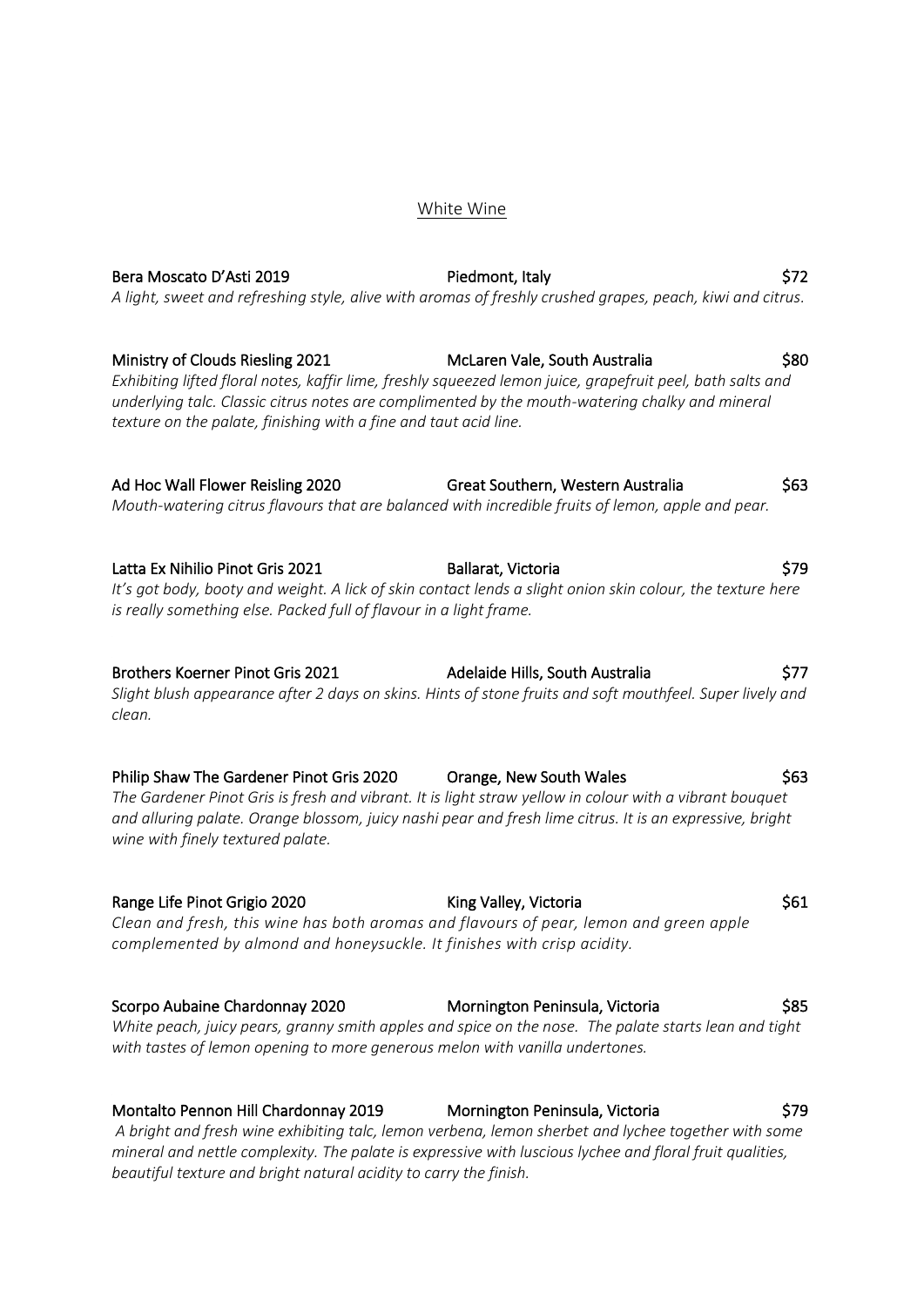# Pedestal Chardonnay 2019 **Margaret River, Western Australia**  $\frac{1}{565}$ *Filled with green apple, quince and citrusy acidity clean flavours on the palate. Fine, persistent flavours with balanced acid and a long finish. An exceptionally elegant wine, showing the benefit of careful oak treatment.*

Orin Swift Mannequin Chardonnay 2018 California, USA \$120 *The aromatics abound with bright lemon, butterscotch, honeysuckle and jasmine, with hints of Granny Smith apple, fresh butter and lime zest. Rich and layered upon entry, the palate espouses honeydew, yellow peach, vanilla with a lush, weighty viscosity. A vein of acidity is present through the finish with a pleasing close of minerality and lemon pith.*

Unico Zelo River Sand Fiano 2020 Riverland, South Australia \$79 *A fun white wine, with a lot of pineapple and ripe tropical fruit, but there is a salinity to it to bring outrageous refreshment.*

Rymill Gewurztraminer 2018 Coonawarra, South Australia \$59 *A delicate and beautifully textured wine made to match a variety of foods, showing the complexity of perfumed aromas and flavours. Dry and focused. Textured with ginger, cardamom, pear, and excellent minerality*

Ottelia Sauvignon Blanc 2020 Mount Gambia, South Australia \$60 *This medium bodied Sauvignon Blanc carries aromas of passionfruit and grapefruit, with a nuance of spice and flint. Lively fruit flavours, supportive mineral acidity and a very rewarding finish.*

Scorpo Sauvignon Blanc 2018 Mornington Peninsula, Victoria  $\frac{1}{588}$ *A fresh nose with great expression. Gooseberry nettles and passionfruit displayed in a tight package. The palate is lively and fleshy whilst having a light chalkiness to aid balance and complexity.*

Amisfield Sauvignon Blanc 2021 Central Otago, New Zealand \$65 *A bright and expressive nose with notes of white peach, passionfruit and pineapple. The palate bursts with citrus, lime and a hint of blackcurrant leaf. The mouthfeel is electric and lively with a long dry finish.*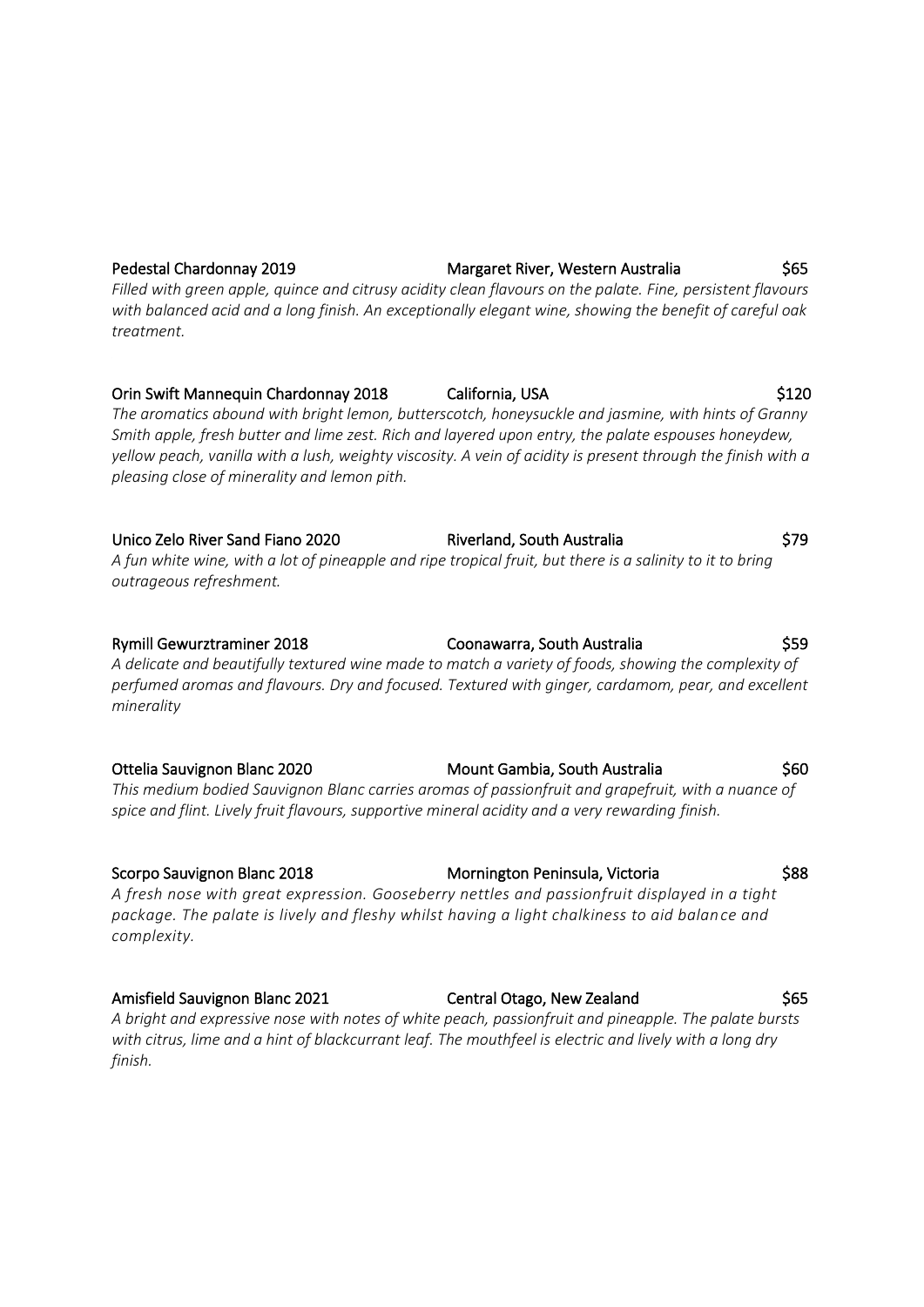# Unico Zelo Origami Rose 2021 **Martin Lucci Adelaide Hills , South Australia** 668 *A blend of our three key regions, some beautiful vineyards, in our house style: fresh, vibrant and bone dry. Flavoursome and succulent, with a touch of colour, this is a crunchy dry style with lots of floral aromatics, some strawberry and raspberry fruit leaving with a vivid acid-driven finish.*

Latta Tranquil Rose 2021 **Pyrenees, Victoria Exercísies** \$87 *A blend of Nebbiolo and Sangiovese fruit. This rose is light as a feather, yet persistent at the same time. It's a delicate wine with plenty of nuance, no additions and a bucket load of personality.*

AIX Rose 2020 **Provence, France 1989 Provence, France** *A tremendously vibrant and summery taste. Ripe red fruits, layers of intense acidity and tangy texture come together to make a wine that is packed with fruitiness as well as great freshness.*

# Chilled Red

Brave New Wine Small Town 2021 Great Southern, Western Australia  $$62$ *A sizzling little something somewhere between a red and a Rosé. If you're looking for red-ish things to chill down this Summer, look no further! Bright, aromatic, sunshiny light red for drinking cold.*

Dilworth & Allain Pincha 2021 Macedon Ranges, Victoria \$79 *60% Macedon Pinot Noir blended with 40% Pyrenees Chardonnay this is a more serious chilled red than most on the market. Aromatic light-bodied and precise it balances fruit ripeness with a savoury edge.*

#### Rose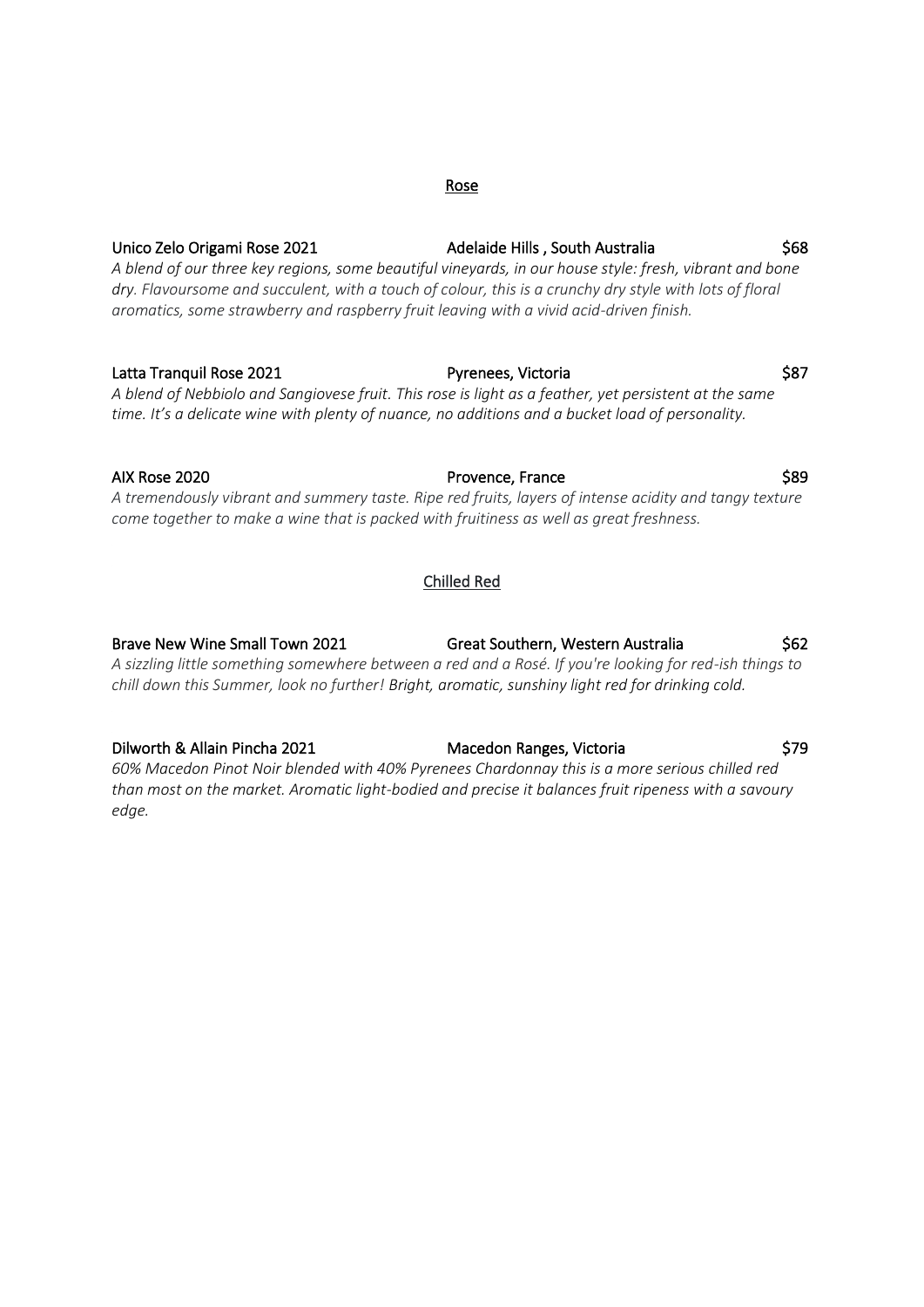## Red Wine

Montalto Pennon Hill Pinot Noir 2019 Mornington Peninsula, Victoria \$78 *Red currants, blueberry, sour cherry, cranberry and dried strawberry combine with florals, dried herbs, spice, and earthy forest-floor qualities. On the palate, generous juicy red fruits meld with bramble and earth.* 

Scorpo Noirien Pinot Noir 2020 Mornington Peninsula, Victoria  $\frac{1}{580}$ *Vibrant cherry red with purple hues. Bright berry fruit and cherry nose with flint, oak and spices. Dark cherries, mushroom and spices on the savoury palate with silky tannins.*

| Unico Zelo Halcyon Nero dÁvola 2020                                                         | Adelaide Hills, South Australia | \$68 |
|---------------------------------------------------------------------------------------------|---------------------------------|------|
| A great medium bodied red wine with fresh acidity, plush red fruits and a whisper of spice. |                                 |      |

# Ministry of Clouds Tempranillo Grenache 2019 McLaren Vale, South Australia \$78 *Entwined within a complex deep core of red and purple fruit aromas, violets, earth and herb tinged; the palate is pure with old-vine flesh, calming depth and purity, but kept necessarily fresh by grainy tannins and a bright line of natural acid.*

Unico Zelo Truffle Hound 2021 **Adelaide Hills, South Australia** 667 *For those that favor meaty, gaminess over bright plum-fruit. This wine presents with a smoky, amarolike licorice and cardamom spice. Given drive by a lively and juicy palate-weight and pucker with a bright yet savory finish.*

Orin Swift Papillon Bordeaux Red Blend 2017 California, USA \$190

*A boisterous nose escapes the glass with aromatics of ripe boysenberry, mixed dark berry pie, California Coastal sagebush and chaparral. Delectable and plush on the palate, notes of blackberry and sweet black liquorice cultivate in a finish of dusty tannins and ripe black plum.* 

Pandolfa Federico Sangiovese 2019 Emilia Romagna, Italy \$55 *Highly aromatic, cherry, raspberry liquorice and subtle spice from an estate full of history, who's origin is lost in the tales of knights, intrigue and countless battles and wars.*

## Coriole Sangiovese 2019 McLaren Vale, South Australia \$78

*The palate is fresh and displays cherries, redcurrant and earth. A medium bodied, savoury wine that has fine balance and good length.*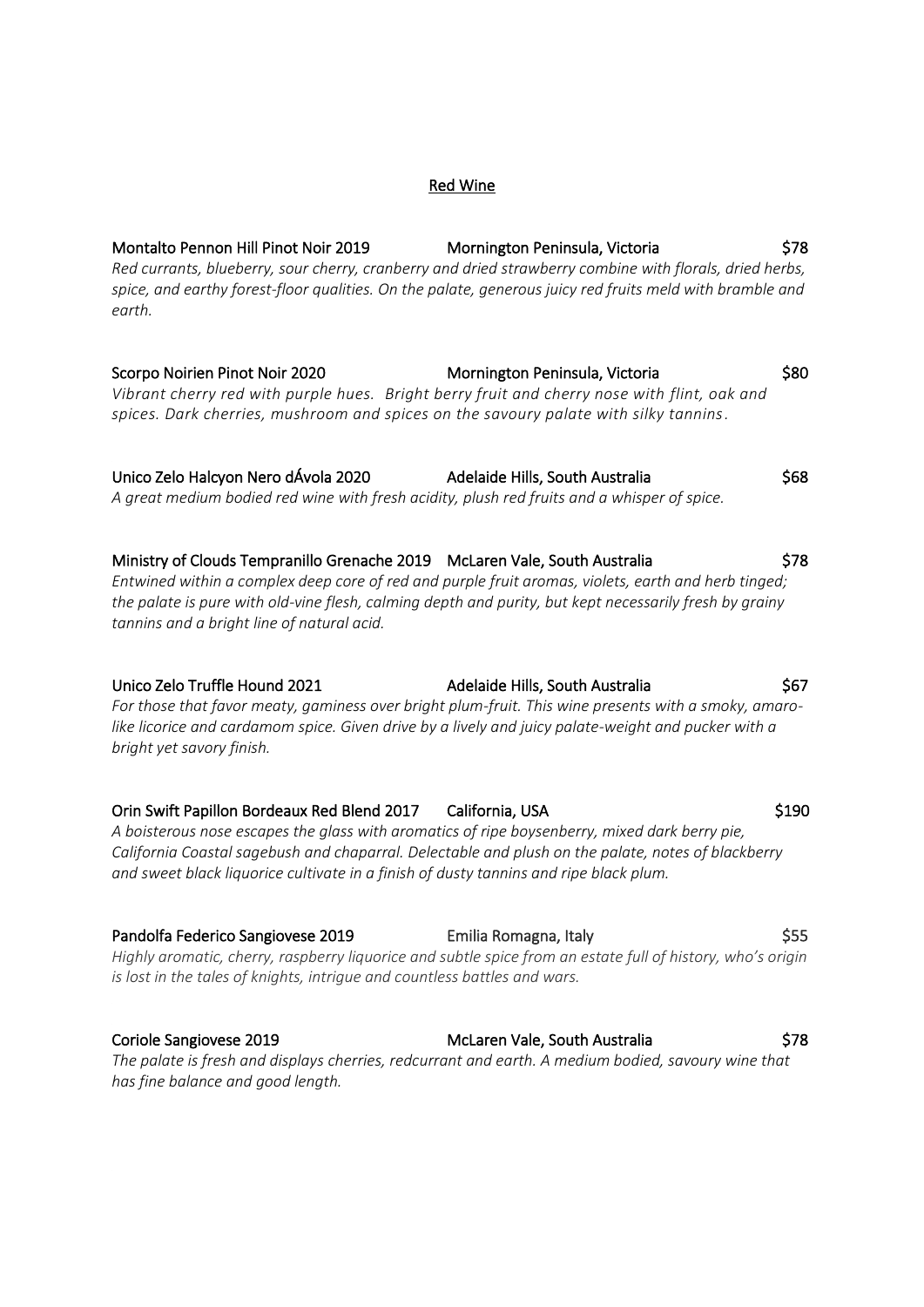## Villian & Vixen Shiraz 2020 **Barossa Valley, South Australia** \$67 *Rich, full bodied and luscious the palate is layered with vibrant dark plum, liquorice and dark cherry fruits which overlay dried herbs and spicy vanillin cedar elements. Bright fresh finish with slightly inky tannins and a medium to long sumptuous aftertaste.*

Bremerton Coulthard Cabernet Sauvignon 2018 Langhorne Creek, South Australia  $$60$ *A classic ripe cassis aroma with supportive savoury notes. A well-balanced palate showing ripe dark fruits enhanced by a silky textural finish*.

# De Beaurepaire Victor Cabernet Sauvignon 2016 Rylstone, New South Wales \$120

*A full bodied, yet elegant cool climate Cabernet Sauvignon with complex aromatics and floral notes from good acidity. Bold blackcurrant, liquorice and black cherry flavours with subtle earthy and coffee undertones on the palate with fine-grained lengthy tannins and a long, sustained finish.*

## Pirathon Silver Shiraz 2018 **Barossa Valley, South Australia** \$66

*Full bodied displaying ripe red with toasty background oak. Plush tannins add weight to this generous, harmonious and flavoursome wine.*

#### Kalleske Greenock Shiraz 2020 Barossa Valley, South Australia 699

The aroma is powerful, instantly desirable, bright and engaging with dark plum, perfumed violets, black liquorice, clove spice, Christmas cake and toasty mocha oak. The palate is immense, richly flavoured and full-bodied. Pristine black fruits weave throughout, combined with classy barrel maturation and natural tannins giving a robust structure this is truly a well-balanced and complete wine.

## Unico Zelo True Blue 2021 March 2013 Riverland, South Australia 364

*True Blue is an ode to the iconic Australian red blends. Think Cabernet Shiraz or Syrah Pinot. A beautifully balance wine.*

## Eastern Peake Walsh Block Syrah 2019 Coghills Creek, Victoria \$110

*Dark cherry-berry flavours, inlays of woodsy spices, mint and wood smoke as highlights. It's fresh, fleshy, pumped with fruit but more than a little savoury. It finishes firm and strong; it's in top form.*

## Margan Merlot 2021 **Margan Merlot 2021** Hunter Valley, New South Wales \$65

*The Margan Merlot vines are grown on the red volcanic soil of Broke creating a fruit driven, softer style of wine with subtle integrated oak. This Merlot displays plenty of vibrant fruit and a soft finish. It shows plenty of bright mixed berry fruit with a touch of savoury cigar box. The soft tannins rounds it out nicely, adding length for a silky finish.*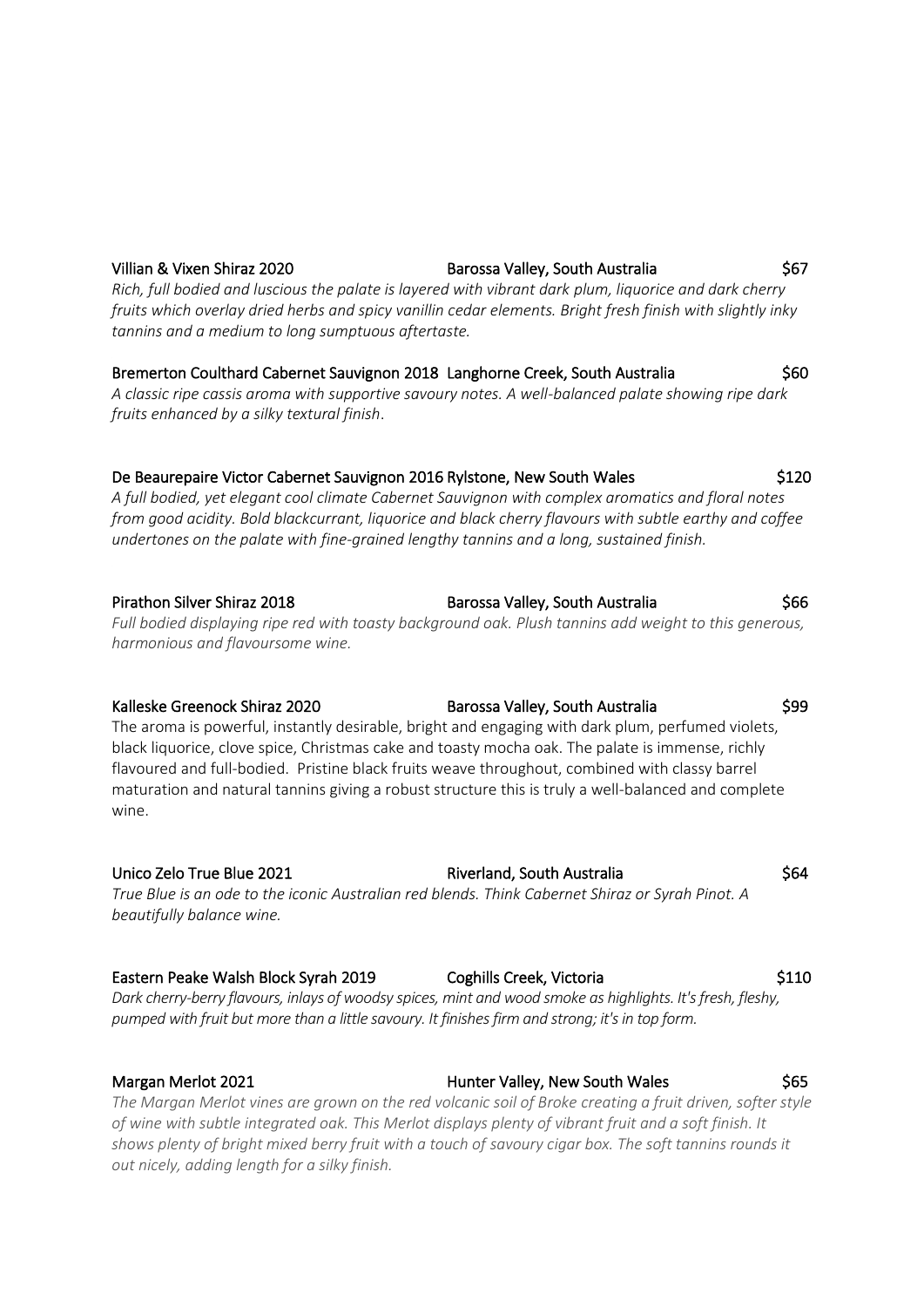# Signature Cocktails

## Port Douglas Royal \$18

A refreshing Port Douglas twist on the classic. A concoction of chai spices, homemade syrup, pears and a delicious, crisp prosecco from Veneto, Italy.

## Ellis Beach Daiquiri \$19

Get lost in the beautiful colours of the sunset that you will find whilst lying on Ellis beach. A combination of fresh watermelon, lime and Bacardi, for a refreshing tropical taste.

## Mossman Mojito \$20

Earthy, citrusy & refreshing, just like a walk at Mossman Gorge. Fresh orange, lime and mint mixed with Malfy Gin Rosa and topped off with a splash of soda water.

## Cape Trib Margy \$20

A cocktail as unique as Cape Tribulation. Combining flavours of a traditional margarita with a tropical, crunchy touch. Tequila, Licor 43, lime and papaya jam, garnished with caramelised papaya popcorn!

## Tablelands Sweet & Sour \$22

As fresh as the air on the Tablelands, our sweet & sour cocktail is made with a homemade Davidson plum relish, Davidson plum gin, Chambord and lemon juice.

## Bushfire Negroni \$21

We've added a smokey edge to the classic Negroni! Using a smokey gin from the Tablelands and hickory smoke combined with Campari and 1757 Cinzano Rosso.

Mocktails

## Watermelon Mojito \$18

Fresh, tropical and with watermelon, what's not to like? Watermelon, fresh lime, sugar and a splash of soda.

## Virgin Passionfruit Spritz \$16

Delicious local passion fruit, a splash of bitters and soda water. For a refreshing, thirst quenching break from the Far North Queensland heat.

If you would like a classic cocktail our bar tender will happily make it for you.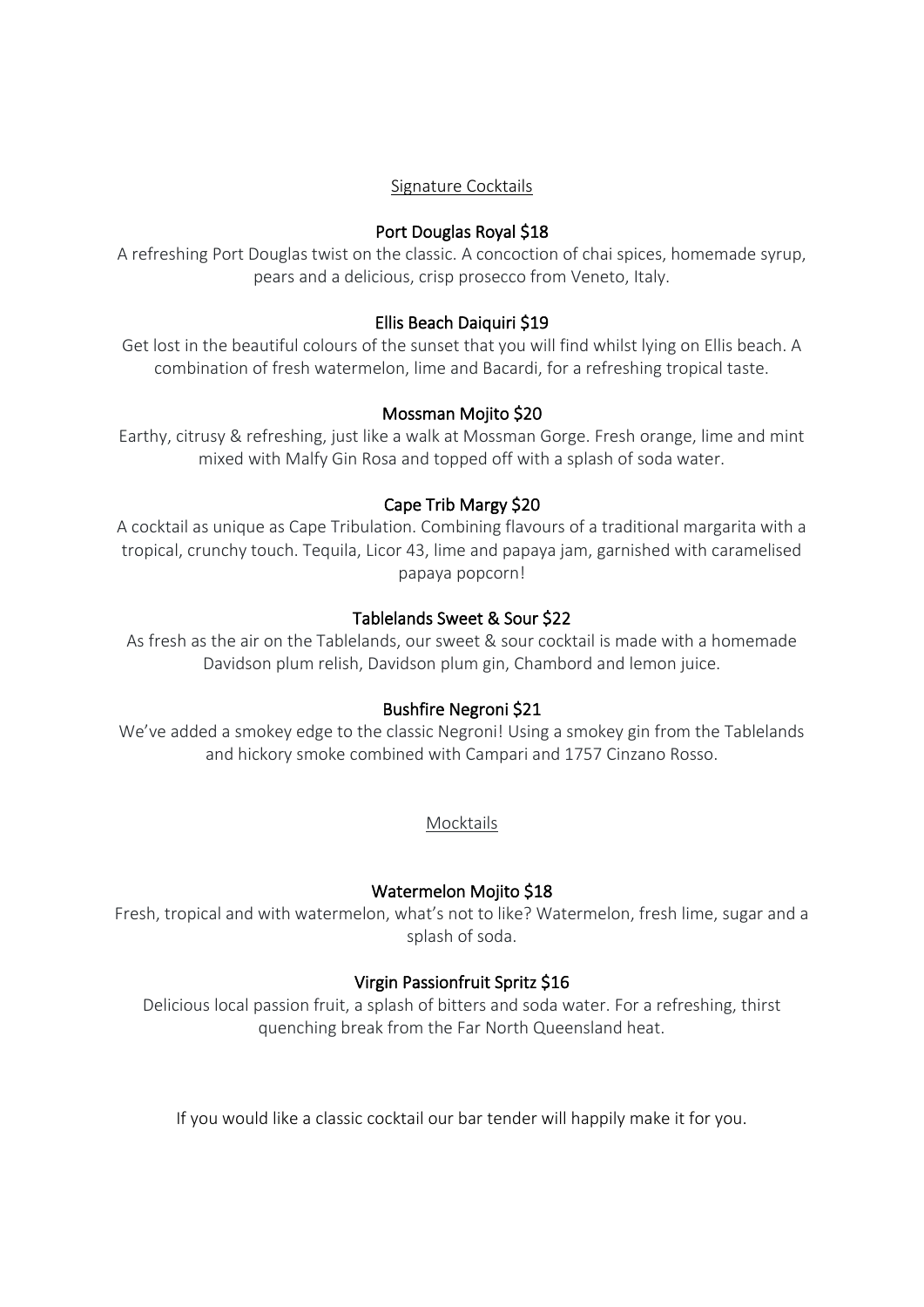Beers & Ciders

| Hemingway's The Prospector<br>Pilsner             | \$10   | <b>Bombay Saphire Gin</b><br>Malfy Rosa<br>Devils Thumb Rainforest Gin | \$8.50<br>\$9<br>\$10   |
|---------------------------------------------------|--------|------------------------------------------------------------------------|-------------------------|
| Hemingway's 7th Heaven<br><b>Tropical Ale</b>     | \$10   | Melbourne Gin Co.<br><b>Hendricks</b><br>Ooray Plum Gin                | \$11<br>\$11<br>\$11    |
| Hemingway's Pitchfork Betty's<br>Pale Ale         | \$10   | <b>Bushfire Smoked Gin</b><br><b>Tanqueray Ten</b>                     | \$12<br>\$12            |
| Hemingway's Tunnel 10<br>Lager                    | \$10   | Tequila<br><b>Tromba Blanco</b><br>1800 Coconut                        | \$9.50<br>\$10          |
| <b>Great Northern Original</b>                    | \$8    | Dirt Road White<br><b>Dirt Road Dark</b>                               | \$11<br>\$12            |
| Peroni Nastro Azzuro                              | \$9    | Patron                                                                 | \$12                    |
| Corona                                            | \$9    | Rum<br><b>Barcardi Rum</b>                                             | \$8.50                  |
| <b>Little Creatures</b><br>Pale Ale               | \$10   | <b>Bundaberg Rum</b><br>Sailor Jerry Spiced Rum<br>Diplomatico         | \$8.50<br>\$9<br>\$9.50 |
| Stone & Wood<br>Pacific Ale                       | \$10   | Iridium 5 year Gold Rum                                                | \$11                    |
|                                                   |        | Whisky                                                                 |                         |
| Peroni Leggera Light                              | \$8    | Southern Comfort<br>Jameson                                            | \$8<br>\$8.50           |
| <b>Great Northern Super Crisp Light</b>           | \$7    | <b>Canadian Club</b><br>Jim Beam                                       | \$8.50<br>\$8.50        |
| James Squire                                      | \$9    | <b>Jack Daniel</b>                                                     | \$8.50                  |
| Orchard Crush Apple Cider                         |        | <b>Wild Turkey</b>                                                     | \$8.50                  |
|                                                   |        | Johnny Walker Red                                                      | \$8.50                  |
| <b>Heaps Normal XPA</b><br>Non Alcoholic Pale Ale | \$7    | <b>Makers Mark</b><br>Johhny Walker Black                              | \$10<br>\$10            |
|                                                   |        | Oban                                                                   | \$18                    |
| <u>Vodka</u>                                      |        | <b>Watkins Whisky</b>                                                  | \$18                    |
| Absolut                                           | \$8.50 |                                                                        |                         |
| Anjea Vodka                                       | \$10   | Cognac                                                                 |                         |
| <b>Belvedere</b>                                  | \$11   | <b>Hennessy VS</b>                                                     | \$11.50                 |
| <b>Grey Goose</b>                                 | \$12   |                                                                        |                         |
| Gin                                               |        |                                                                        |                         |
| Gordons Gin                                       | \$8    |                                                                        |                         |